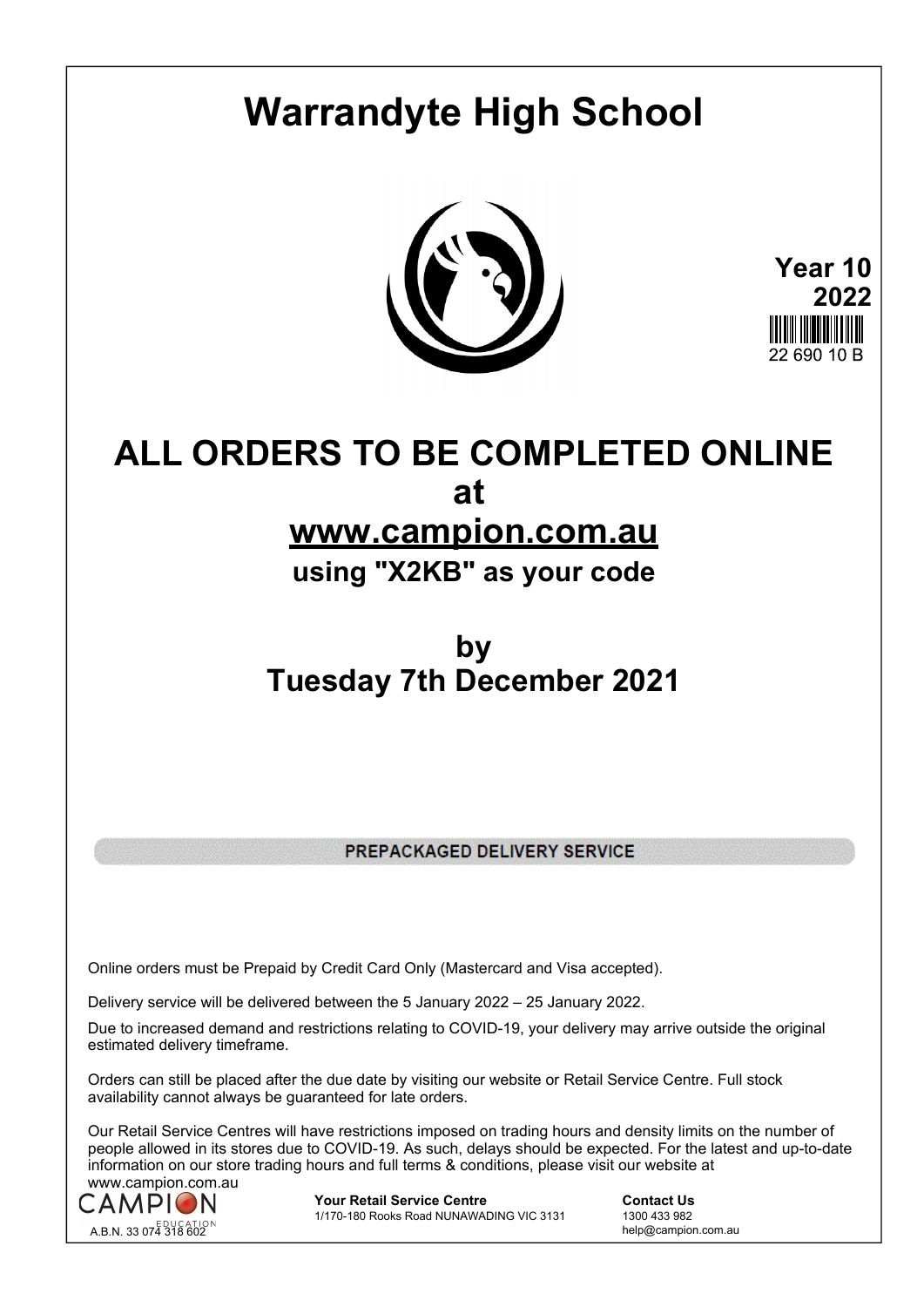|                                                                      | TICK THE BOX FOR THE ITEMS REQUIRED-                                                                                                                                              |                       |                   |                  | TICK THE BOX FOR THE ITEMS REQUIRED -                                                                                                                                                                                                                        |       |                    |                  |
|----------------------------------------------------------------------|-----------------------------------------------------------------------------------------------------------------------------------------------------------------------------------|-----------------------|-------------------|------------------|--------------------------------------------------------------------------------------------------------------------------------------------------------------------------------------------------------------------------------------------------------------|-------|--------------------|------------------|
| <b>Description</b>                                                   |                                                                                                                                                                                   | Price                 |                   | Location         | <b>Description</b>                                                                                                                                                                                                                                           | Price | $\checkmark$       | Location         |
|                                                                      | Year 10                                                                                                                                                                           |                       |                   |                  |                                                                                                                                                                                                                                                              |       |                    | P56172           |
|                                                                      |                                                                                                                                                                                   |                       |                   |                  | 1 x Pencils-Coloured Derwent Artist Tin 24 \$58.95 20                                                                                                                                                                                                        |       |                    | P56264           |
|                                                                      | Please note that there are digital products (eCode or cCode) on this Resource List.<br>These items can only be ordered online, and cannot be refunded for change of mind.         |                       |                   |                  | (these are for Art/Ceramics/ Design & Technology Jewellery/Design & Technology -                                                                                                                                                                             |       |                    |                  |
| stated).                                                             | These products are single user licences and are only valid for 1 year (unless otherwise                                                                                           |                       |                   |                  | Materials/ Design & Technology Textiles and Visual Communication Design. Only one packet<br>is required for Year 10 students studying any combination of these subjects)                                                                                     |       |                    |                  |
| <b>STUDENT BUNDLE</b>                                                |                                                                                                                                                                                   |                       |                   |                  |                                                                                                                                                                                                                                                              |       |                    | P55515           |
| 1 x Oxford VIC Value Pack Year 10 (Print & Digital) \$169.95 1       |                                                                                                                                                                                   |                       |                   | P30147           | 1 x Visual Art Diary A4 60 Sheet 110gsm  \$5.65 22                                                                                                                                                                                                           |       |                    | P58197           |
|                                                                      |                                                                                                                                                                                   |                       |                   |                  |                                                                                                                                                                                                                                                              |       |                    | P55652           |
| New Edition for 2022                                                 |                                                                                                                                                                                   |                       |                   |                  | <b>DESIGN &amp; TECHNOLOGY - TEXTILES</b>                                                                                                                                                                                                                    |       |                    |                  |
|                                                                      | (This bundle is compulsory for all students, and contains printed and digital textbook<br>requirements for Humanities, Maths, Science, and English.)                              |                       |                   |                  | No Text Required                                                                                                                                                                                                                                             |       |                    |                  |
| <b>ART</b>                                                           |                                                                                                                                                                                   |                       |                   |                  | 1 x Pencils-Coloured Derwent Artist Tin 24 \$58.95 24                                                                                                                                                                                                        |       |                    | P56264           |
| No Text Required                                                     |                                                                                                                                                                                   |                       |                   |                  | (these are for Art/Ceramics/ Design & Technology Jewellery/Design & Technology -<br>Materials/ Design & Technology Textiles and Visual Communication Design. Only one packet<br>is required for Year 10 students studying any combination of these subjects) |       |                    |                  |
|                                                                      |                                                                                                                                                                                   | $2\square$            |                   | P55515           |                                                                                                                                                                                                                                                              |       |                    |                  |
|                                                                      |                                                                                                                                                                                   | $3\Box$               |                   | P56182           | 1 x Visual Art Diary A4 110gsm 60 Sheet/120 Page \$5.65 25                                                                                                                                                                                                   |       |                    | P58197           |
|                                                                      | 1 x Pencils-Coloured Derwent Artist Tin 24 \$58.95                                                                                                                                | $4\Box$               |                   | P56264           | <b>DRAMA</b>                                                                                                                                                                                                                                                 |       |                    |                  |
|                                                                      | (Retain from previous year)(these are for Art/Ceramics/ Design & Technology Jewellery/<br>Design & Technology - Materials/ Design & Technology Textiles and Visual Communication  |                       |                   |                  | No Text Required                                                                                                                                                                                                                                             |       |                    |                  |
| subjects)                                                            | Design. Only one packet is required for Year 10 students studying any combination of these                                                                                        |                       |                   |                  | 1 x Visual Art Diary A4 110gsm 100 Sheet  \$13.50 26                                                                                                                                                                                                         |       |                    | P56679           |
|                                                                      |                                                                                                                                                                                   |                       |                   | P56677           | <b>ENGLISH/EAL</b>                                                                                                                                                                                                                                           |       |                    |                  |
| <b>CERAMICS</b>                                                      | 1 x Visual Art Diary A3 110gsm 60 Sheet/120 Page  \$9.25 5                                                                                                                        |                       |                   |                  | Student textbook also included in Warrandyte High School STUDENT BUNDLE.                                                                                                                                                                                     |       |                    |                  |
| No Text Required                                                     |                                                                                                                                                                                   |                       |                   |                  | 1 x Insight Issues: For & Against (Print & Digital)                                                                                                                                                                                                          |       | $$24.95$ 27 $\Box$ | P16159           |
|                                                                      |                                                                                                                                                                                   |                       |                   |                  | Retain from Year 9                                                                                                                                                                                                                                           |       |                    |                  |
|                                                                      |                                                                                                                                                                                   | $6$ $\Box$            |                   | P55515           | 1 x Animal Farm (Penguin Modern Classic)(P/B)                                                                                                                                                                                                                |       | $$19.99$ 28 $\Box$ | P00084           |
|                                                                      | 1 x Pencils-Coloured Derwent Artist Tin 24 \$58.95                                                                                                                                | $7\Box$<br>$8$ $\Box$ |                   | P56182<br>P56264 |                                                                                                                                                                                                                                                              |       |                    |                  |
|                                                                      |                                                                                                                                                                                   |                       |                   |                  | 1 x Romeo & Juliet (Student Shakespeare - Illustrated) \$29.95 29                                                                                                                                                                                            |       |                    | P02461           |
|                                                                      | (Retain from previous year) (these are for Art/Ceramics/ Design & Technology Jewellery/<br>Design & Technology - Materials/ Design & Technology Textiles and Visual Communication |                       |                   |                  | (EAL students - Please do not purchase this title.)                                                                                                                                                                                                          |       |                    |                  |
|                                                                      | Design. Only one packet is required for Year 10 students studying any combination of these                                                                                        |                       |                   |                  |                                                                                                                                                                                                                                                              |       |                    | P55135           |
| subjects)                                                            |                                                                                                                                                                                   |                       |                   |                  |                                                                                                                                                                                                                                                              |       |                    | P55151           |
|                                                                      | 1 x Visual Art Diary A3 110gsm 60 Sheet/120 Page  \$9.25 9 $\Box$                                                                                                                 |                       |                   | P56677           |                                                                                                                                                                                                                                                              |       |                    | P56328           |
|                                                                      |                                                                                                                                                                                   |                       |                   |                  | 1 x Loose Leaf Refills Reinforced A4 7mm Pkt 50  \$2.10 33                                                                                                                                                                                                   |       |                    | P56387           |
|                                                                      | <b>DESIGN &amp; TECHNOLOGY - FOOD STUDIES</b>                                                                                                                                     |                       |                   |                  | <b>GAMES AND STRATEGIES</b>                                                                                                                                                                                                                                  |       |                    |                  |
| PLEASE SELECT ONE OPTION ONLY :<br><b>OPTION 1: DIGITAL TEXTBOOK</b> |                                                                                                                                                                                   |                       | <b>Choose One</b> |                  | No Text Required                                                                                                                                                                                                                                             |       |                    |                  |
| - OR -                                                               | 1 x Digital AC Food by Design (2Yr Access Code) 4E.\$41.95 10 ORDER ONLINE E20541                                                                                                 |                       |                   |                  |                                                                                                                                                                                                                                                              |       |                    | P55151           |
|                                                                      | <b>OPTION 2: PRINT AND DIGITAL TEXTBOOK</b><br>1 x Food by Design AC (Print & Digital) 4E [Heath et \$69.95 11                                                                    |                       |                   | P03870           | <b>HEALTH</b>                                                                                                                                                                                                                                                |       |                    |                  |
|                                                                      |                                                                                                                                                                                   |                       |                   |                  | No Text Required                                                                                                                                                                                                                                             |       |                    |                  |
|                                                                      |                                                                                                                                                                                   |                       |                   | P55135           |                                                                                                                                                                                                                                                              |       |                    |                  |
|                                                                      | 1 x Loose Leaf Refills Reinforced A4 7mm Pkt 50  \$2.10 13                                                                                                                        |                       |                   | P56387           | 1 x Loose Leaf Refills Reinforced A4 7mm Pkt 50  \$2.10 36                                                                                                                                                                                                   |       |                    | P55135<br>P56387 |
|                                                                      | <b>DESIGN &amp; TECHNOLOGY - JEWELLERY</b>                                                                                                                                        |                       |                   |                  | <b>HUMANITIES</b>                                                                                                                                                                                                                                            |       |                    |                  |
| No Text Required                                                     |                                                                                                                                                                                   |                       |                   |                  | Student textbook included in Warrandyte High School STUDENT BUNDLE.                                                                                                                                                                                          |       |                    |                  |
|                                                                      | 1 x Pencils-Coloured Derwent Artist Tin 24 \$58.95 14                                                                                                                             |                       |                   | P56264           |                                                                                                                                                                                                                                                              |       |                    |                  |
|                                                                      | (these are for Art/Ceramics/ Design & Technology Jewellery/Design & Technology -                                                                                                  |                       |                   |                  |                                                                                                                                                                                                                                                              |       |                    | P55135           |
|                                                                      | Materials/ Design & Technology Textiles and Visual Communication Design. Only one packet                                                                                          |                       |                   |                  |                                                                                                                                                                                                                                                              |       |                    | P55709<br>P56252 |
|                                                                      | is required for Year 10 students studying any combination of these subjects)                                                                                                      |                       |                   |                  |                                                                                                                                                                                                                                                              |       |                    | P56328           |
| 1 x Eraser Plastic Pencil Large Vinyl - Faber  \$0.80 15             |                                                                                                                                                                                   |                       |                   | P55517           | 1 x Loose Leaf Refills Reinforced A4 7mm Pkt 50  \$2.10 41                                                                                                                                                                                                   |       |                    | P56387           |
| 1 x Visual Art Diary A4 110gsm 60 Sheet/120 Page  \$5.65 16          |                                                                                                                                                                                   |                       |                   | P58197           |                                                                                                                                                                                                                                                              |       |                    |                  |
|                                                                      |                                                                                                                                                                                   |                       |                   | P56172           | <b>INFORMATION TECHNOLOGY - MULTIMEDIA</b>                                                                                                                                                                                                                   |       |                    |                  |
|                                                                      |                                                                                                                                                                                   |                       |                   | P55652           | No Text Required                                                                                                                                                                                                                                             |       |                    |                  |
|                                                                      | <b>DESIGN &amp; TECHNOLOGY - MATERIALS</b>                                                                                                                                        |                       |                   |                  |                                                                                                                                                                                                                                                              |       |                    |                  |
|                                                                      |                                                                                                                                                                                   |                       |                   |                  | 1 x Display Book A4 20 Pocket Black Refillable \$2.00 43                                                                                                                                                                                                     |       |                    | P55151<br>P55442 |
| No Text Required                                                     |                                                                                                                                                                                   |                       |                   |                  |                                                                                                                                                                                                                                                              |       |                    |                  |

22 L0690 10 B - Warrandyte High School Year 10 Printed: Thursday 14 October 2021 6:56 AM (@ denotes price G.S.T. exempt) V1 Page 2 of 3